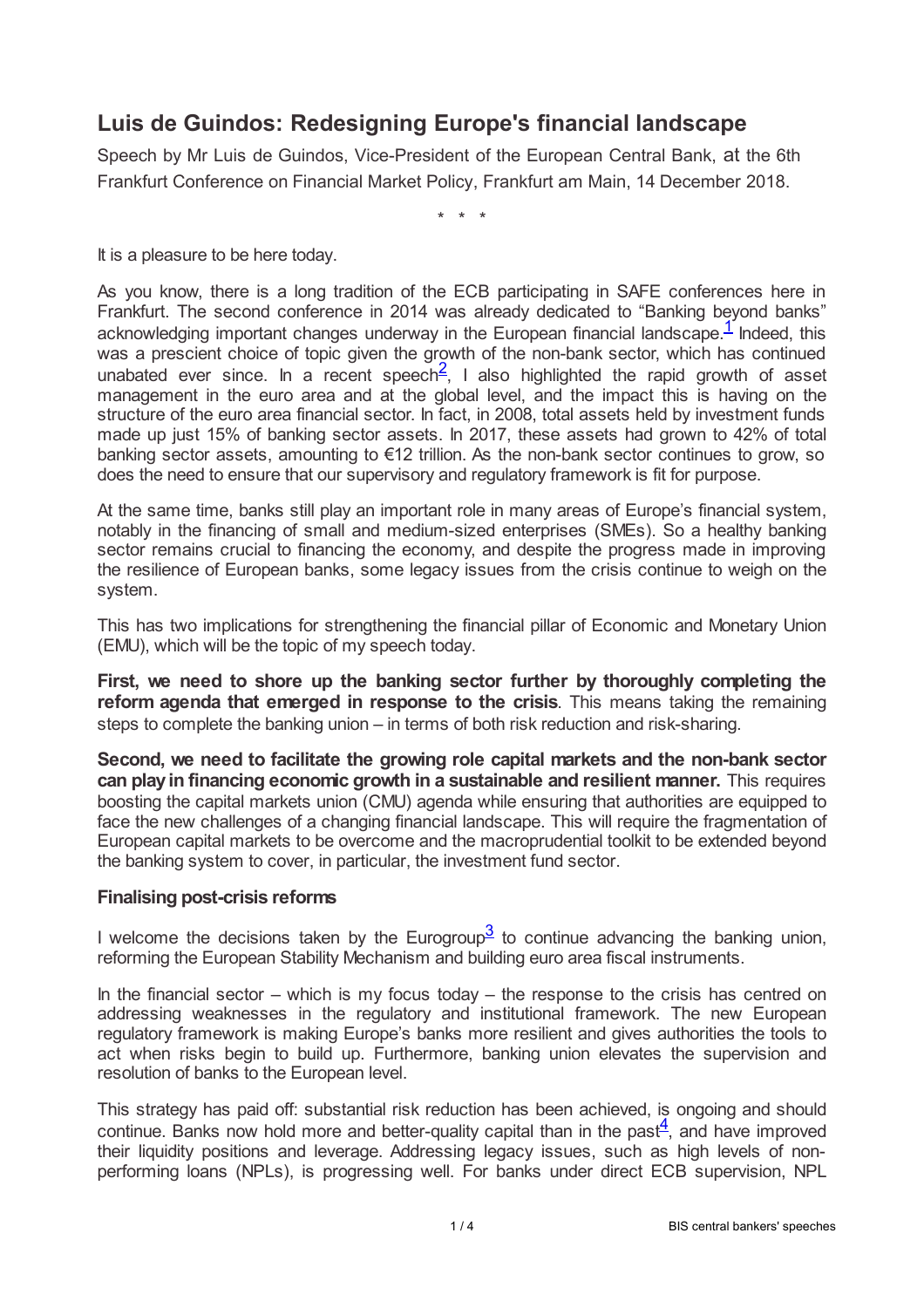levels fell from €958 billion when the Single Supervisory Mechanism was launched to €657 billion in June 2018. The framework for resolution, following the introduction of BRRD and the implementation of Minimum Requirements of Eligible Liabilities (MREL) also contribute to increase buffers, reduce risk and thereby the scope for risk sharing.

However, the euro area's financial architecture is not yet complete.

There is some good news: there is now an agreement to make the common backstop to the Single Resolution Fund (SRF) operational, which will instil confidence in the markets that bank resolutions will happen in an orderly fashion. There is also a recognition that it is time to start political discussions on the missing third pillar of the banking union – a European deposit insurance scheme (EDIS). The high level group in charge of the discussions must be ambitious and ensure that we live up to the agenda laid down in the roadmap on completing the banking union agreed by finance ministers in 2016.<sup>[5](#page-3-4)</sup>

<span id="page-1-1"></span><span id="page-1-0"></span>The ECB has often made the point that the opposing sides of the debate – risk reduction versus risk-sharing, and private risk-sharing versus public risk-sharing – are in fact complementary.<sup>[6](#page-3-5)</sup>

Completing the institutional leg of the banking union, with the SRF and EDIS, would move us closer to a level playing field. In a genuine banking union, banks would operate across borders and diversify their sources of income, which would allow them to continue lending to the real economy even when faced with localised shocks. This would create private risk-sharing across the euro area and shield regions from localised credit crunches.

But a level playing field for banking would also enable risk reduction. Increased cross-border competition between banks, backed by a solid system of European supervision and the winding down of unwarranted national protections, could further incentivize banks into getting their balance sheets in order.

At the same time, the SRF and EDIS would also constitute a form of private risk-sharing by providing a final, powerful backstop. They enable bank resolution, limit contagion in the case of bank defaults thereby contributing to safeguarding overall financial stability. This, in turn, would reduce the need for public risk-sharing in the first place. Such an approach is borne out by the experience of other advanced economies, such as the United States, where hundreds of banks were resolved successfully by the Federal Deposit Insurance Corporation with no long-term fiscal costs.

While the case for completing the banking union is strong, supporting EDIS is seen by some as tilting at windmills. Indeed, three years after the initial Commission proposal, progress has been very limited. But the potential benefits of EDIS are not the illusions of a romantic daydreamer like Don Quixote; they are, in fact, very real. EDIS would provide uniform confidence in deposits across Europe which would be beneficial for all European economies, as no single banking system is immune to a potential bank default. EDIS would therefore further underpin EMU by ensuring that a €1 deposit is just as safe, and just as valuable, wherever you are in the euro area.

## **Fostering the resilient and sustainable development of Europe's financial landscape**

Completing the post-crisis agenda is therefore crucial, but we should not only look back. After dealing with banking sector fragilities, we should now be shifting our attention to the steadily growing non-banking system, which is changing Europe's financial landscape and whose potential to contribute to growth has not been fully unlocked.

A range of banking activities is increasingly carried out by non-banks, notably insurance companies and the investment fund sector at large. Total assets of the euro area investment fund sector have expanded by roughly 170% between 2008 and 2017, on account of both net cash inflows and rising asset valuations.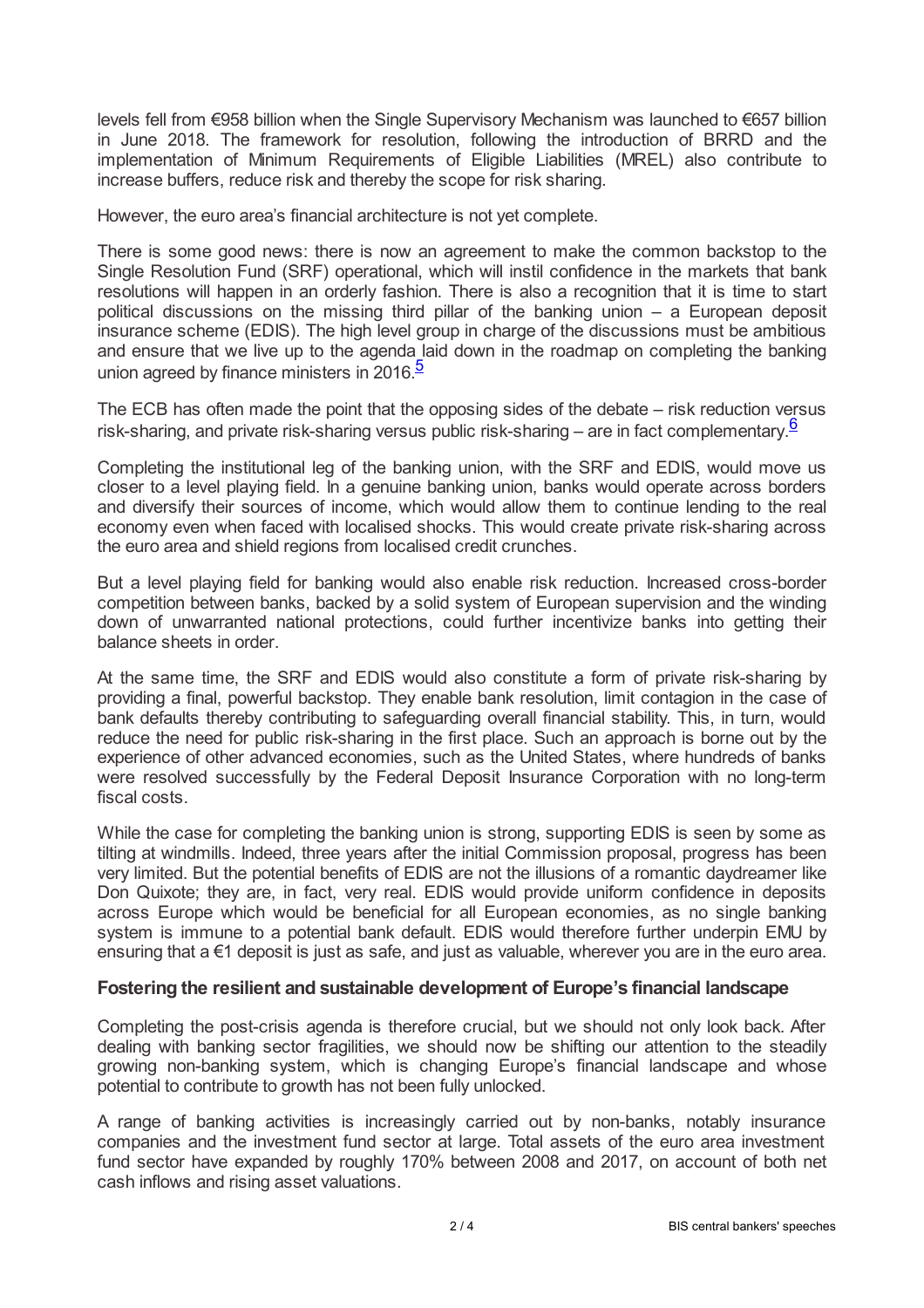Deeper and more efficient bond and equity markets in Europe would permit economies of scale and allow capital to be allocated to the most productive uses at the European level, in line with the Single Market objectives. By enhancing cross-border private risk-sharing and consumption smoothing through cross-border holdings of assets, CMU can reduce the need for public risksharing.

<span id="page-2-0"></span>Developing capital markets would also alleviate the shortage of risk capital<sup>Z</sup> that hinders the growth of Europe's innovative start-ups and SMEs by increasing the presence of investors with high risk-bearing capacity. As in the case of depositors, issuers and investors should enjoy the same legal rights in capital market activities across the EU, irrespectively of their country of domicile. Furthermore, Brexit accentuates the need to develop and integrate the EU's capital markets to prepare for the likelihood that the City of London will play a reduced role in the future.<sup>[8](#page-3-7)</sup>

<span id="page-2-1"></span>In terms of legislation, the CMU agenda has already yielded some positive results, but a more ambitious long-term approach should be pursued.

<span id="page-2-2"></span>On insolvency frameworks, the Commission has put forward a number of proposals $\frac{9}{5}$  $\frac{9}{5}$  $\frac{9}{5}$  which aim to enhance aspects, such as the efficiency of debt recovery procedures.

In the realm of taxation, adopting the proposal on a common consolidated corporate tax base would help to reduce or remove the bias towards debt over equity in some Member States, thereby facilitating the development of equity markets.

The creation of a pan-European personal pension product, for instance, would help channel more savings into long-term investments through a portable, pan-European product.

Finally, fostering a deep and efficient CMU means reviewing the supervisory framework to align it with the cross-border nature of capital markets, enhance supervisory and regulatory convergence and remove possibilities for regulatory arbitrage, also crucial in the context of Brexit.

Indeed, the non-bank financial sector may harbour leverage and liquidity risks, requiring additional efforts to address emerging vulnerabilities at the system level.

First, the asset management sector is highly connected with other parts of the financial system through ownership links, common asset exposures and the provision of wholesale funding to banks.

Second, liquidity mismatches and leverage often build up slowly over time. In the euro area, we see that investment funds have been taking on higher credit risk and duration risk in the current market environment. And there are strong indications that liquidity risks are building up in the sector with the share of less-liquid assets in the sector growing continuously since the global financial crisis.

Third, the overall leverage of the sector is difficult to grasp. Alternative investment funds do not face any binding restrictions on leverage. A tail of highly leveraged bond and hedge funds with leverage multipliers exceeding 30 compares to an average leverage ratio for banks of below 20 in the euro area.

As the global crisis has shown, we must remain vigilant to possible new risks that might emerge in the financial system. We need to better understand the macroprudential dimension of risk in the investment fund sector. And we need to further enhance the sector's resilience to systemwide shocks.

The existing regulatory framework, with the Undertakings for Collective Investment in Transferable Securities and Alternative Investment Fund Managers Directives as the main